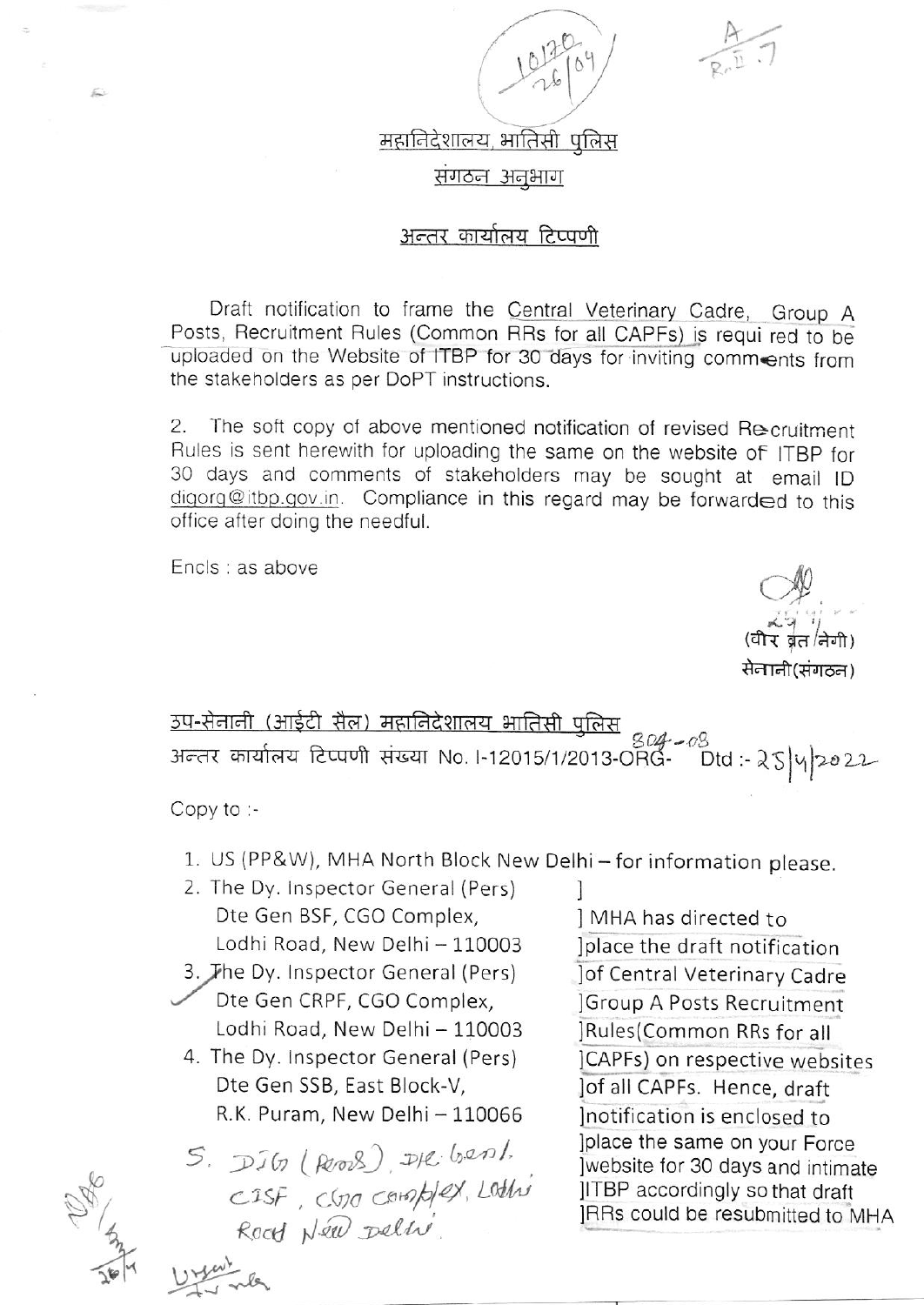[To be published in the Gazette of India, Extraordinary, Part II, Section 3, Sub-section (i)]

# Government of India Ministry of Home Affairs

New Delhi, the \_\_\_\_\_\_\_\_\_\_\_\_\_, 2021

### Notification

 $(E)$ . In exercise of the powers conferred by clause (b) of sub-section (2)  $G.S.R.$ of Section 156 of the Indo-Tibetan Border Police Force Act, 1992 (35 of 1992), Section 18 of the Central Reserve Police Force, Act, 1949 (66 of 1949), Clauses (b) and (c) of sub-se ction (2) of Section 141 of the Border Security Force Act, 1968 (47 of 1968), Section 155 of Sashastra Seema Bal Act, 2007 (53 of 2007) and Section 165 of Assam Rifles, Act, 2006 (47 of 2006) and in supersession of the Indo-Tibetan Border Police Force, 2010 and 2012 except thin gs done or omitted to be done before such supersession, the Central Government hereby makes the following rules regulating the method of recruitment to Group 'A' Combatised Veterimary Cadre posts in Central Paramilitary Forces in the Ministry of Home Affairs, namely :-

#### $1.$ Short title and commencement.-

 $\subset$ 

- (1) These rules may be called the Central Veterinary Cadre, Group 'A' posts Recruitment Rules, 2021.
- (1) Thou shall come into force on the data of their publication in the Official Gazette.

#### 2. **Definitions-** In this Rules, unless the context otherwise requires-

- (1) "Cadre" means Veterinary Cadre (Group 'A') constituted under Rule-3
- (2) "Government" means the Government of India.
- (3) "Level" means level of the pay matrix.
- (4) "Schedule castes" and "Schedule tribes" shall have the same meaning as assigned to them respectively in clause (24) and (25) of the article of constitution of India.

#### 3. Constitution of the cadre-

- a) There shall be constituted a Veterinary Officers Cadre in the Indo Tibetan Border Police Force and it shall consist of the categories of the posts specified in Column (2) of the table below
- b) The scale of pay and the classification of such categories of posts shall be as specified in the corresponding entries in the column (3) and (4) of the said table respectively.

| S. No | Category     | Level in the pay matrix.                        | Classification.                          |
|-------|--------------|-------------------------------------------------|------------------------------------------|
|       | $\mathbf{2}$ | '3)                                             | (4)                                      |
| 1.1   | Deputy       | Level 13A (Rs. 131100-216600)   General Central |                                          |
|       | Inspector    | plus non-practicing allowance as   Service      | Group<br>A'                              |
|       | General      | prescribed<br>by                                | the Central   Gazetted, (Non-Ministerial |
|       | Veterinary)  | Government from time to time.                   | Combatised).                             |
|       |              |                                                 |                                          |